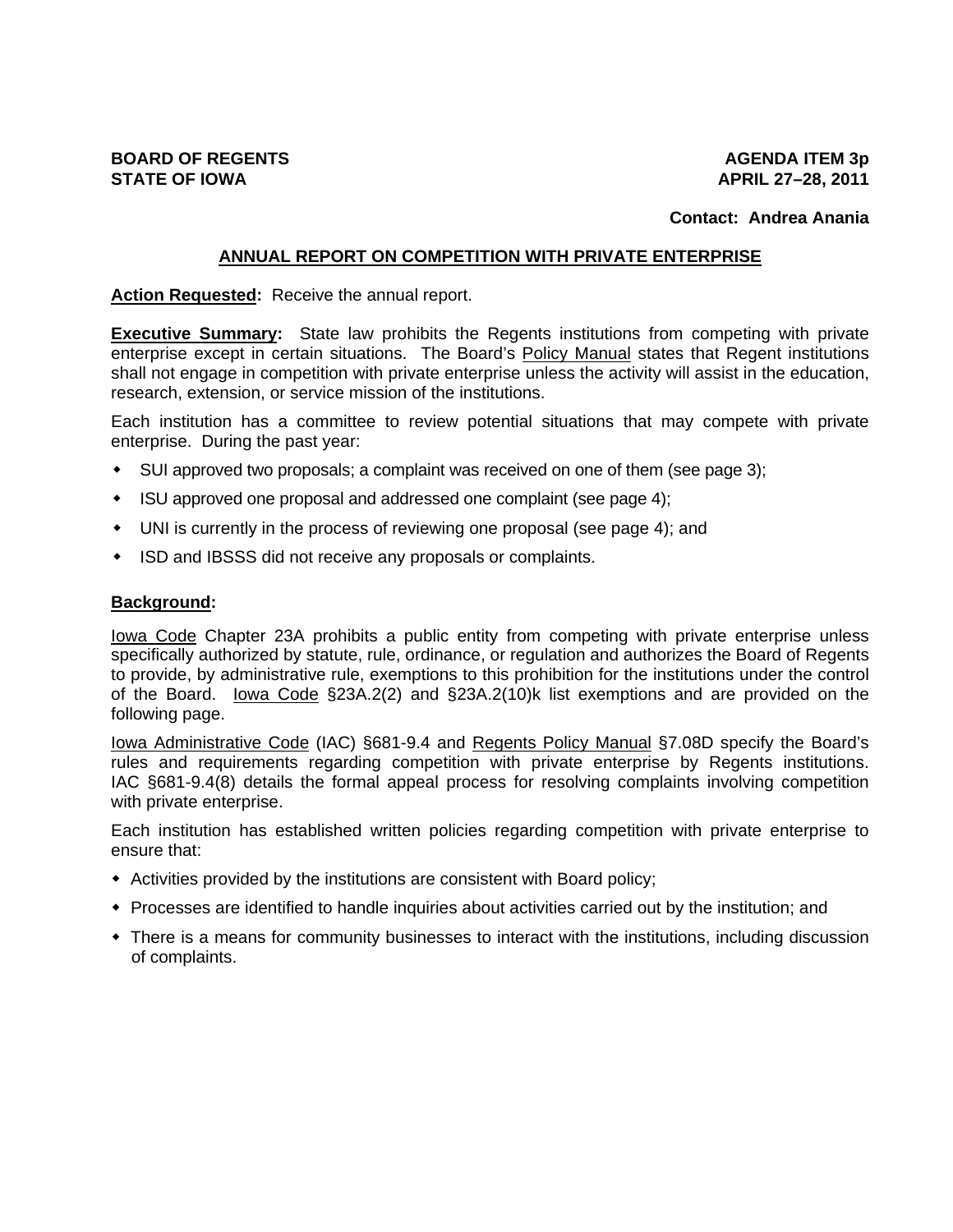### **Exemptions from Competition with Private Enterprise**

**Iowa Code §23A.2(2)** The Board of Regents may, by rule, provide for exemption from the application of this chapter for any of the following:

- a. Goods and services that are directly and reasonably related to the educational mission of an institution or school.
- b. Goods and services offered only to students, employees, or guests of the institution or school and which cannot be provided by private enterprise at the same or lower cost.
- c. Use of vehicles owned by the institution or school for charter trips offered to the public, or to full, part-time, or temporary students.
- d. Durable medical equipment or devices sold or leased for use off premises of an institution, school, or University of Iowa Hospitals or Clinics.
- e. Goods or services which are not otherwise available in the quantity or quality required by the institution or school.
- f. Telecommunications other than radio or television stations.
- g. Sponsoring or providing facilities for fitness and recreation.
- h. Food service and sales.
- i. Sale of books, records, tapes, software, educational equipment, and supplies.

**Iowa Code §23A.2(10)k**  This chapter does not apply to any of the following on-campus activities of an institution or school under the control of the Board of Regents:

- (1) Residence halls.
- (2) Student transportation, exceptions noted in §23A.2(2)(c).
- (3) Overnight accommodations for participants in programs of the institution or school, visitors to the institution or school, parents, and alumni.
- (4) Sponsoring or providing facilities for cultural and athletic events.
- (5) Items displaying the emblem, mascot, or logo of the institution or school, or that otherwise promote the identity of the institution or school and its programs.
- (6) Souvenirs and programs relating to events sponsored by or at the institution or school.
- (7) Radio and television stations.
- (8) Services to patients and visitors at the University of Iowa Hospitals and Clinics, exceptions noted in §23A.2(2)(d).
- (9) Goods, products, or professional services which are produced, created, or sold incidental to the schools' teaching, research, and extension missions.
- (10) Services to the public at the Iowa State University College of Veterinary Medicine.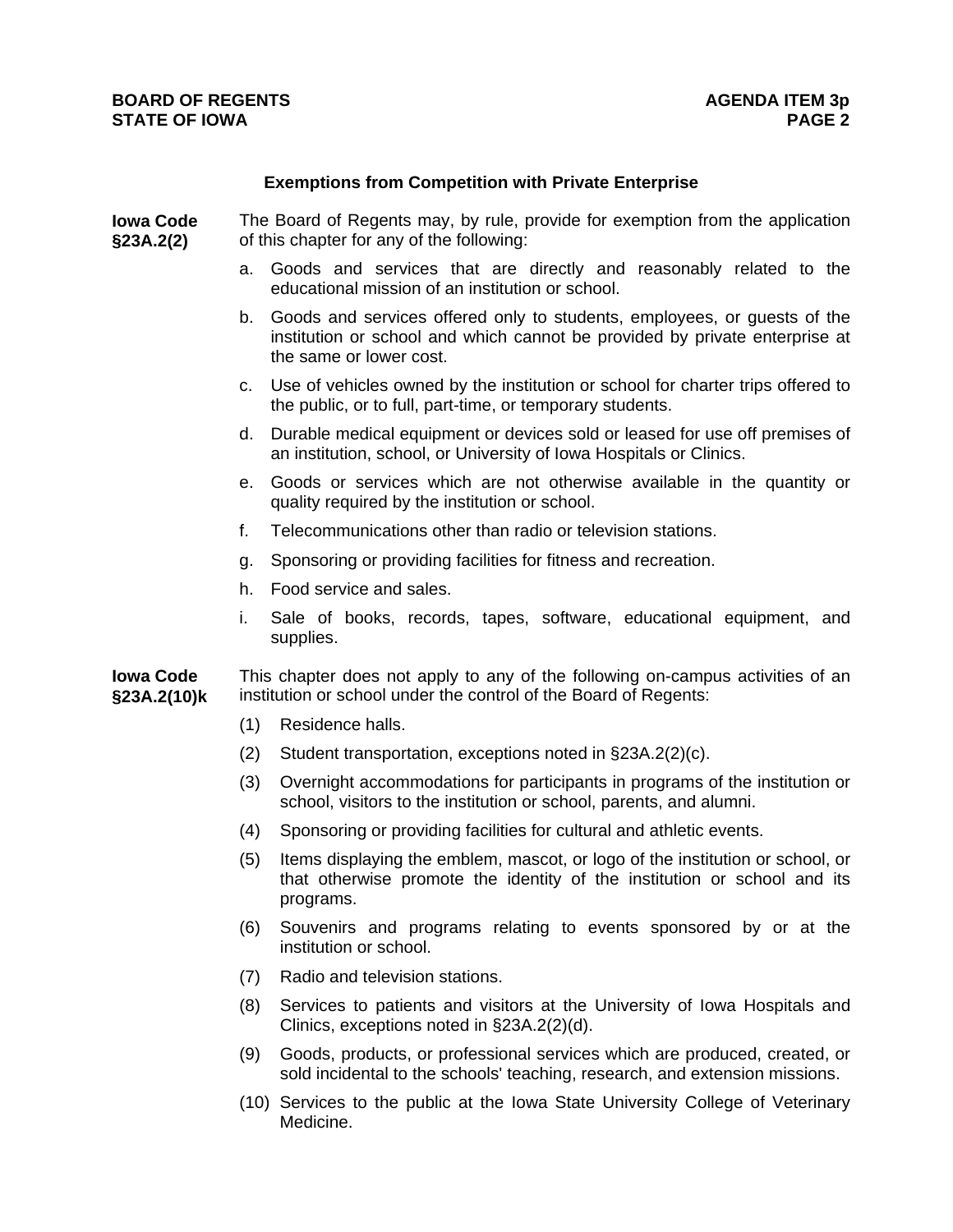# **BOARD OF REGENTS AGENUS AGENDA ITEM 3p STATE OF IOWA** PAGE 3

## **UNIVERSITY OF IOWA**

## *I TRAIN*

A proposal was brought forward to implement *"I Train"*, the Medicine Prevention and Performance Enhancement Program (MPPEP) of UI Sports Medicine, in the new Institute for Orthopaedics, Sports Medicine and Rehabilitation. The program is focused on injury prevention and individual improvement in health and physical performance and is for the primary benefit of the campus community. SUI anticipates that 75% or more of clients served will be students and University employees and their families.

SUI reports that the program enhances the educational mission of the University by providing learning experiences for students in sports medicine, physical therapy, medicine, and nursing. Lastly, the program utilizes Cybex Humac Norm (CHN), a specialized testing method not currently offered in the area.

CHN is a computerized device for measuring the strength of extremities throughout a range of motion. MPPEP uses CHN to detect weakness in one extremity compared to another (left knee vs right knee, etc.) CHN can also be used to measure changes over the course of a rehabilitation or conditioning program to compare pre- and post-intervention strength.

Iowa Code §23A.2(2)(g) (see previous page) and Iowa Administrative Code §9.4(6)(g) (below) exempt fitness and recreation from the prohibition against competition with private enterprise:

Iowa Administrative Code  $\S 681 - 9.4(6)(q)$  – Exemptions. The state Board of Regents exempts the following activities from the prohibition against competition with private enterprise: (g) Facilities, programs, and associated support services for fitness and recreation initiated and maintained primarily for the benefit of students, faculty, and staff.

After discussion and review of relevant statutes, policies, and administrative rules, the Committee recommended that the *I Train* proposal be approved by Vice President True on the condition that the program set a goal that 60% or more of all clients served be affiliated with the SUI campus community. Vice President True approved the proposal. The *I Train* program will submit an annual report to the Committee in the coming months.

### **RECREATIONAL SERVICES**

Recreational Services brought forward a proposal to revise tennis court user fees for the Hawkeye Tennis & Recreation Complex (HTRC) to coincide with the opening of the Campus Recreation and Wellness Center (CRWC). The University has had indoor tennis courts on campus for public use since the 1970s.

A complaint was filed by North Dodge Athletic Club (NDAC) owner Steve Moss prior to the Committee having an opportunity to meet and discuss the proposal.

Iowa Code §23A.2(2)(g) and Iowa Administrative Code §681-9.4(6)(g) are also relevant to this proposal. Exemptions for fitness and recreation contain no reference to membership fees or costs for facility access. Based on the statutory and administrative guidance cited above and the information provided by Recreational Services, the Committee recommended that Vice President True approve revisions to the HTRC tennis courts user fees. Vice President True approved the proposal.

The Committee also recommended HTRC set a goal that use of the indoor tennis courts by individuals without a CRWC membership be no more than 20% of the total usage per year. Recreational Services will collect and forward this information to the Committee for review.